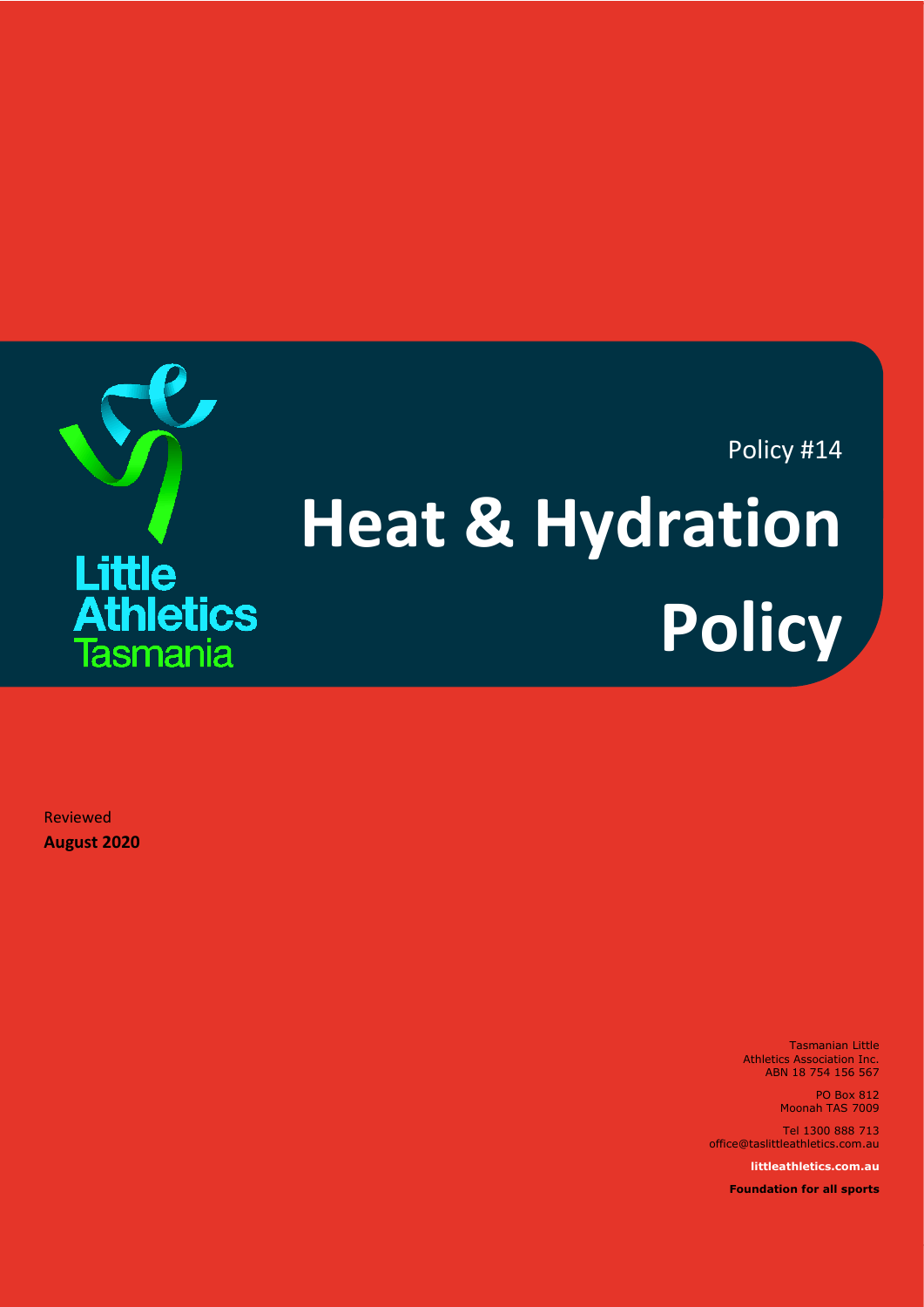## **Exercise & Hydration in Extreme Temperatures**

*(This policy may be adapted to suit local conditions and requirements)*

### **1. General**

- 1.1 Children and adolescents are covered simultaneously by the recommendations in these guidelines.
- 1.2 It is recommended that if a large increase in temperature is likely to occur, parents and officials should take extra care to ensure athletes are sufficiently hydrated and shade is provided.
- 1.3 It is recommended that greater care be taken of athletes who are not fit or who are overweight, when exercising in high temperatures.

## **2. Education**

2.1 All athletes should be educated on the importance of sun safety and how to be sun smart. This should be conducted at the beginning of the hot weather season, however, if this is untimely for Centres then it should be conducted at a more appropriate time.

## **3. Attire**

- 3.1 All athletes should be wearing sun safe attire at competition days and whilst exposed to the sun (except when competing), hats or caps should also be worn.
- 3.2 All Board/Executive members, staff members, officials and volunteers must be seen setting a sun smart example. During competitions they are encouraged to wear collared shirts, hats and where appropriate sunglasses.

### **4. Sunscreen**

- 4.1 Sunscreen should be provided and located in and around the competition arena. In doing so we are ensuring it is as convenient as possible for athletes, staff, officials and volunteers to use.
- 4.2 The sunscreen must be of the highest quality and meet all Australian standards.

### **5. Shade**

5.1 Shade should be provided at all field events, marshalling and finish areas. It should also be provided in other areas where participants, staff, officials and volunteers will be waiting for long periods of time unprotected from the sun.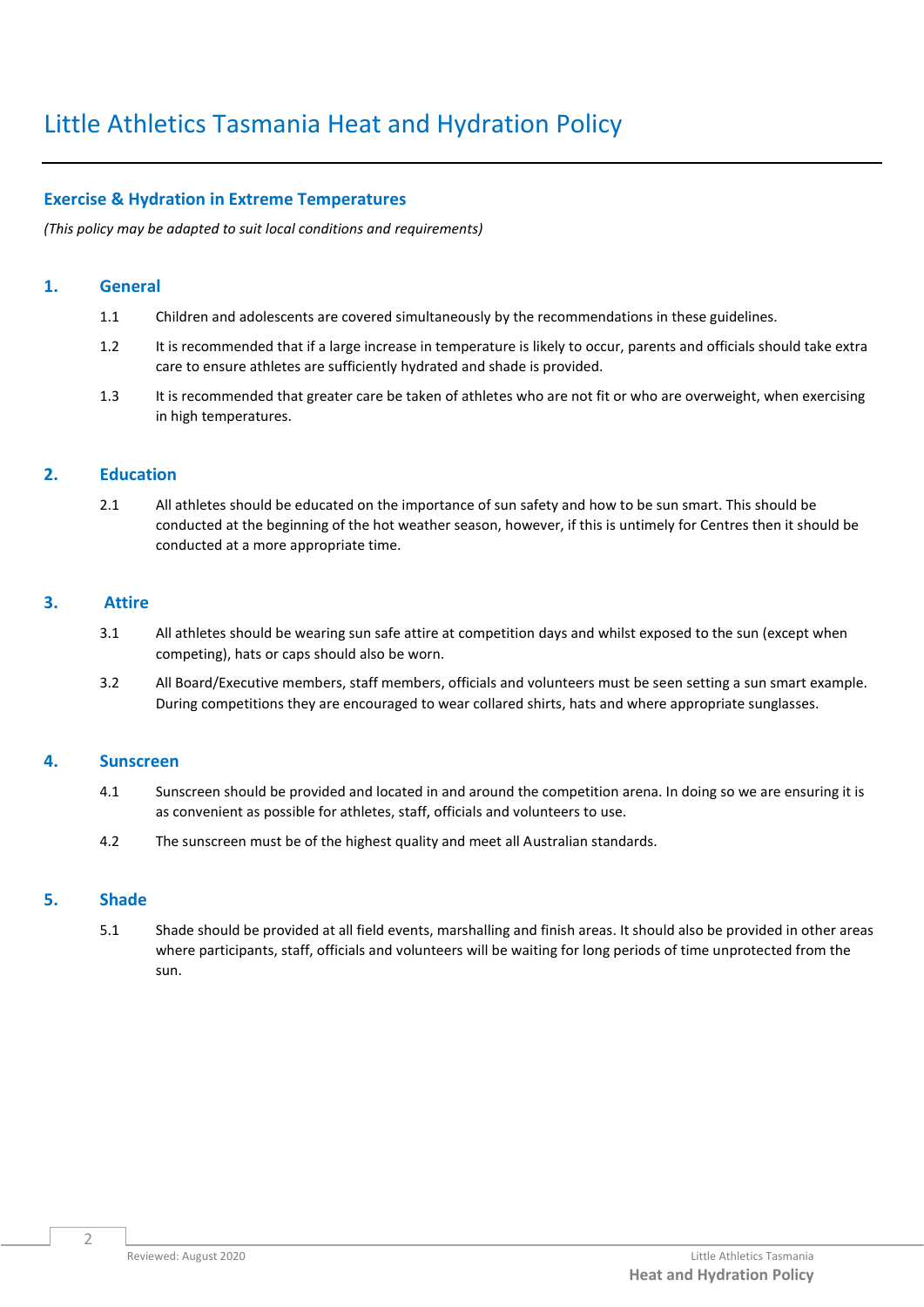### **6. Public Announcements**

6.1 It is recommended that during competition, public announcements be regularly made reminding those at the event to keep drinking water, apply sunscreen and remain in the shade wherever possible.

This will not only help to keep fluid intake and sun safety high but also ensure the Association/Centre is discharging its duty of care to its members. In addition it will be a positive public relations tool for Little Athletics. Little Athletics will be seen as an organisation that is constantly considering the health and safety of its members, staff, volunteers and spectators.

# **7. Fluids**

- 7.1 It is recommended that athletes, officials and volunteers drink at least 7-8ml of fluid per Kg of body mass to diminish the risk of heat illness (about 500 ml for a 65 kg person).
- 7.2 Children can stave off dehydration during 3 hours of exercise in 35°C heat if enough fluid is consumed.
- 7.3 Fluid should begin to be consumed at least two hours before exercising to promote adequate hydration and allow time for excretion of excess water.
- 7.4 There should be number of water stations in and around the competition arena. They should be located at all field events, marshalling areas and the finish line.
- 7.5 The water supplied should be cooler than the ambient temperature, as this will aid in the cooling process.
- 7.6 In addition to water, diluted sports drinks, cordial and fruit juices should also be made available. Not only will this make the fluids more palatable to the younger participants but it will also be beneficial for replacing fluids, energy and electrolytes lost during exercise. It will delay the onset of exercise-induced exhaustion and hence aid in the prevention of heat stroke.
- 7.7 Additional water should also be provided so as to allow participants to douse themselves and thereby assisting in the cooling process. E.g. spray bottles, hoses and buckets etc.

# **8. Postponement/Cancellation**

- 8.1 It is recommended that parents and officials use caution if athletes are exercising in ambient temperatures above 35°C for an extended period of time (more than 1 hour).
- 8.2 When children are exercising in the heat parents and officials must also pay close attention to athletes doing intermittent events (jumps & throws) as well as continuous events.
- 8.3 It is recommended that each competition venue have the necessary equipment to record ambient temperatures throughout the competition.
- 8.4 It is recommended that events be called off if it is thought ambient temperature is likely to rise above 35°C.
- 8.5 On the day of competition it is recommended the ambient temperature be recorded at 15-minute intervals at the same point on the track each time.
- 8.6 It is recommended that if the temperature is over the cutoff for two (2) consecutive measurements that no new event should be called until the temperature drops below the cutoff OR competition should be ceased until the temperature drops below the cutoff.
- 8.7 Consideration should also be given to postponing field events that span a considerable time.